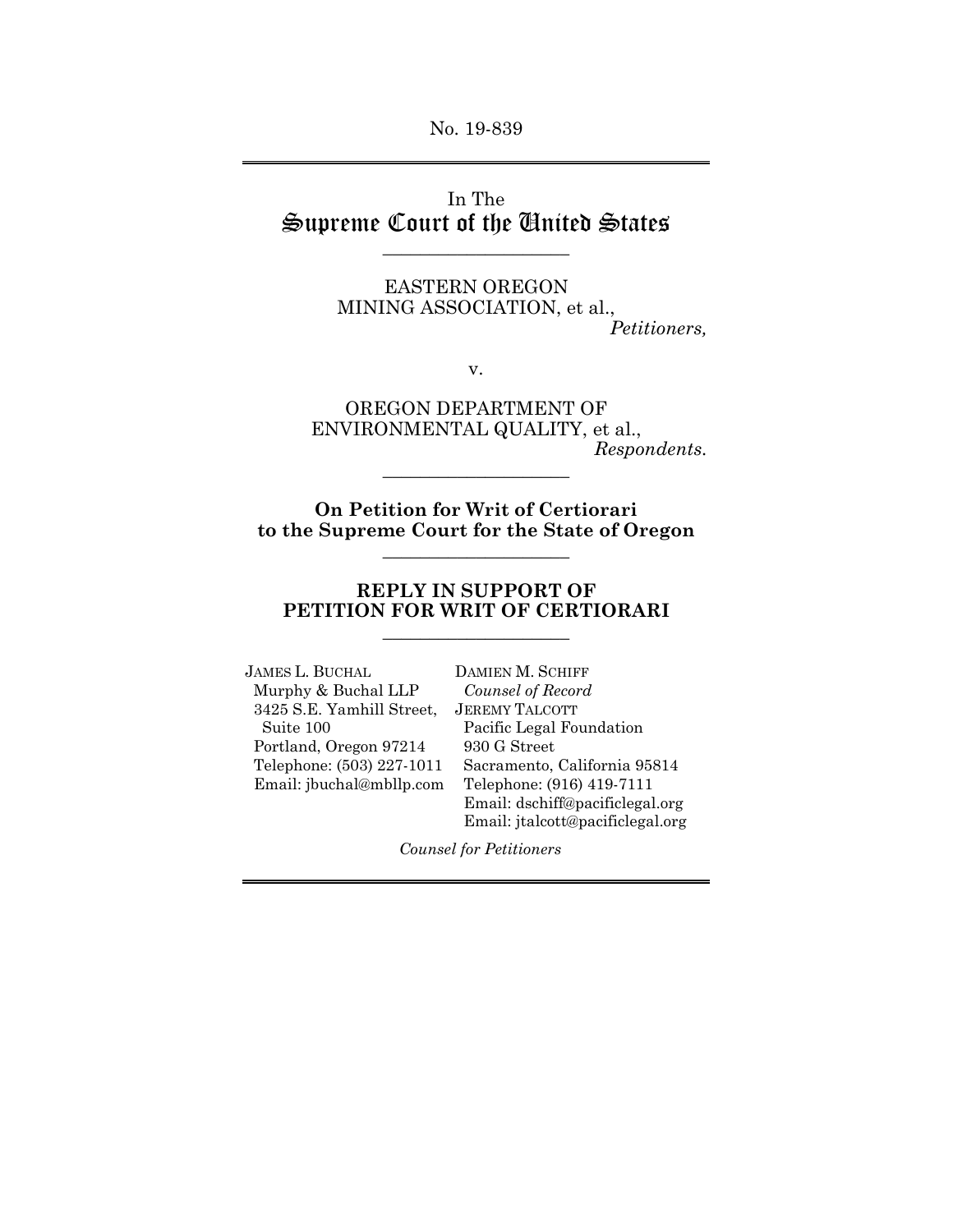# **Table of Contents**

| $\mathbf{L}$                                                                                                    |
|-----------------------------------------------------------------------------------------------------------------|
| II. This Case Will Have a Significant                                                                           |
| III. The Rule Adopted Below Presents<br>an Issue of National Importance and<br>Conflicts With Decisions of This |
|                                                                                                                 |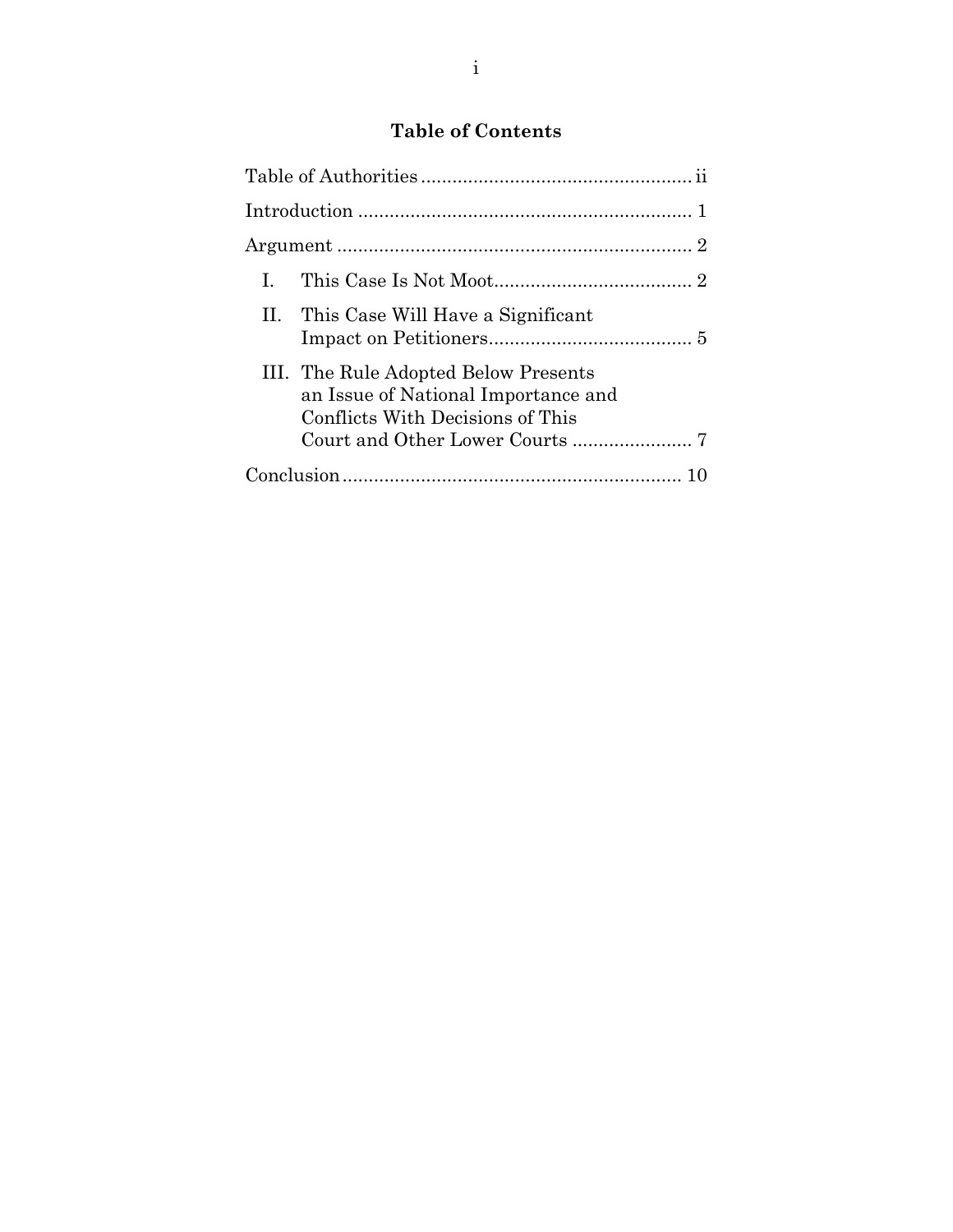# **Table of Authorities**

# **Cases**

| ASARCO, Inc. v. Kadish,                                                                                |
|--------------------------------------------------------------------------------------------------------|
| Bohmker v. Oregon,                                                                                     |
| Borden Ranch Partnership v. United States<br>Army Corps of Engineers,<br>261 F.3d 810 (9th Cir. 2001), |
| County of Maui v. Hawaii Wildlife Fund,                                                                |
| Free Enterp. Fund v. Public Co.<br>Accounting Oversight Bd.,                                           |
| Int'l Paper Co. v. Ouellette,                                                                          |
| L.A. County Flood Control Dist. v.<br>Natural Resources Defense Council,                               |
| MedImmune, Inc. v. Genentech, Inc.,                                                                    |
| Montgomery Environmental Coalition v. Costle,                                                          |
| Nat'l Wildlife Fed'n v. Consumers Power Co.,                                                           |
| Nat'l Wildlife Fed'n v. Gorsuch,                                                                       |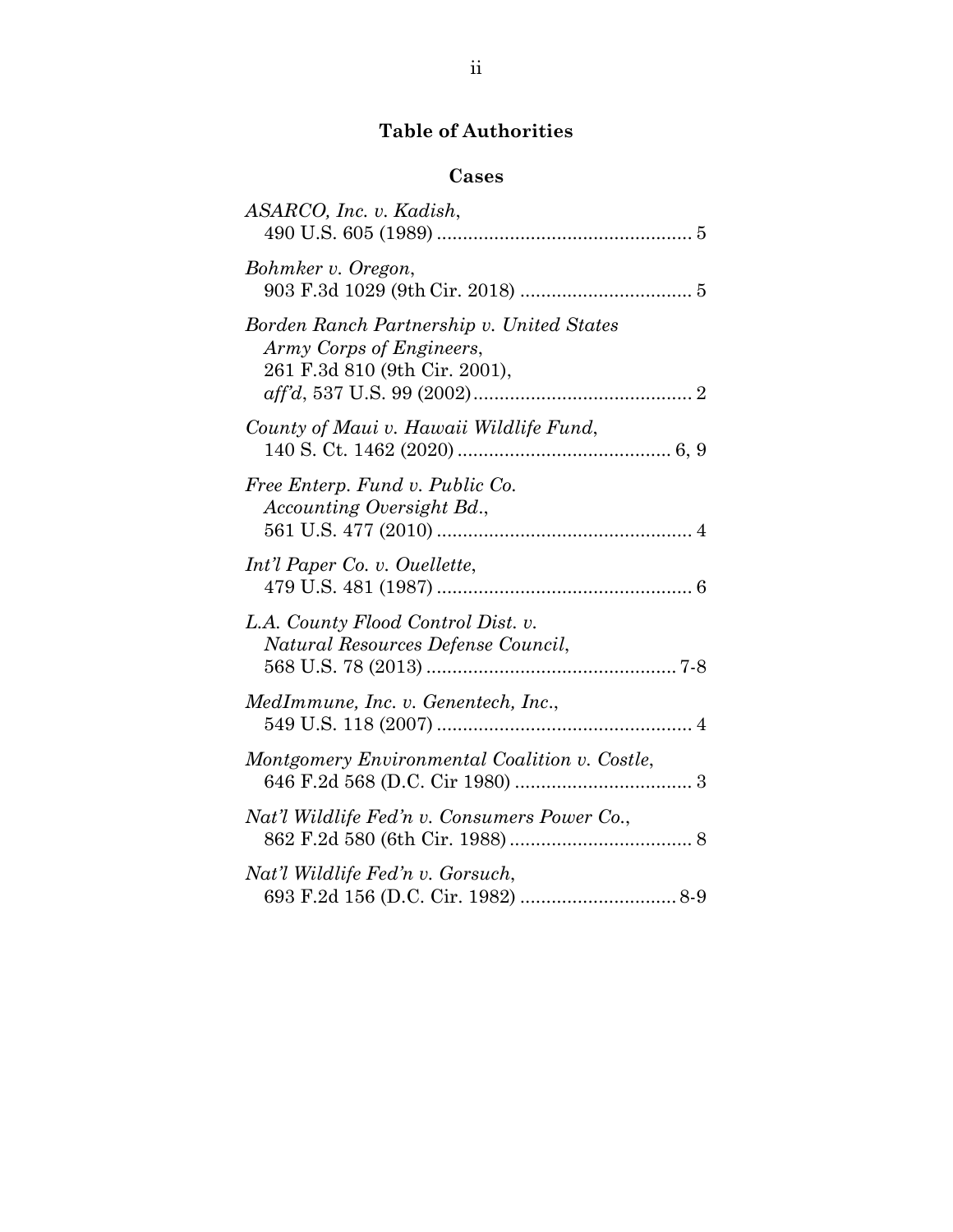| Orleans Audubon Soc'y v. Lee,                                         |  |
|-----------------------------------------------------------------------|--|
| Rapanos v. United States,                                             |  |
| S. Fla. Water Mgmt. Dist. v.<br>Miccosukee Tribe of Indians,          |  |
| Sackett v. EPA,                                                       |  |
| Solid Waste Agency of N. Cook County v.<br>U.S. Army Corps of Eng'rs, |  |
| Trustees for Alaska v. EPA,                                           |  |
| Turner v. Rogers,                                                     |  |
| U.S. Army Corps of Eng'rs v. Hawkes Co.,                              |  |
| Weinstein v. Bradford,                                                |  |
| <b>Statutes</b>                                                       |  |
|                                                                       |  |

33 U.S.C. § 1319(d) ..................................................... 6

33 U.S.C. § 1342(b)(1)(B) ............................................ 3

33 U.S.C. § 1362(6) ..................................................... 8

33 U.S.C. § 1365(a)(1), (d) ........................................... 6

33 U.S.C. § 1365(d) ..................................................... 6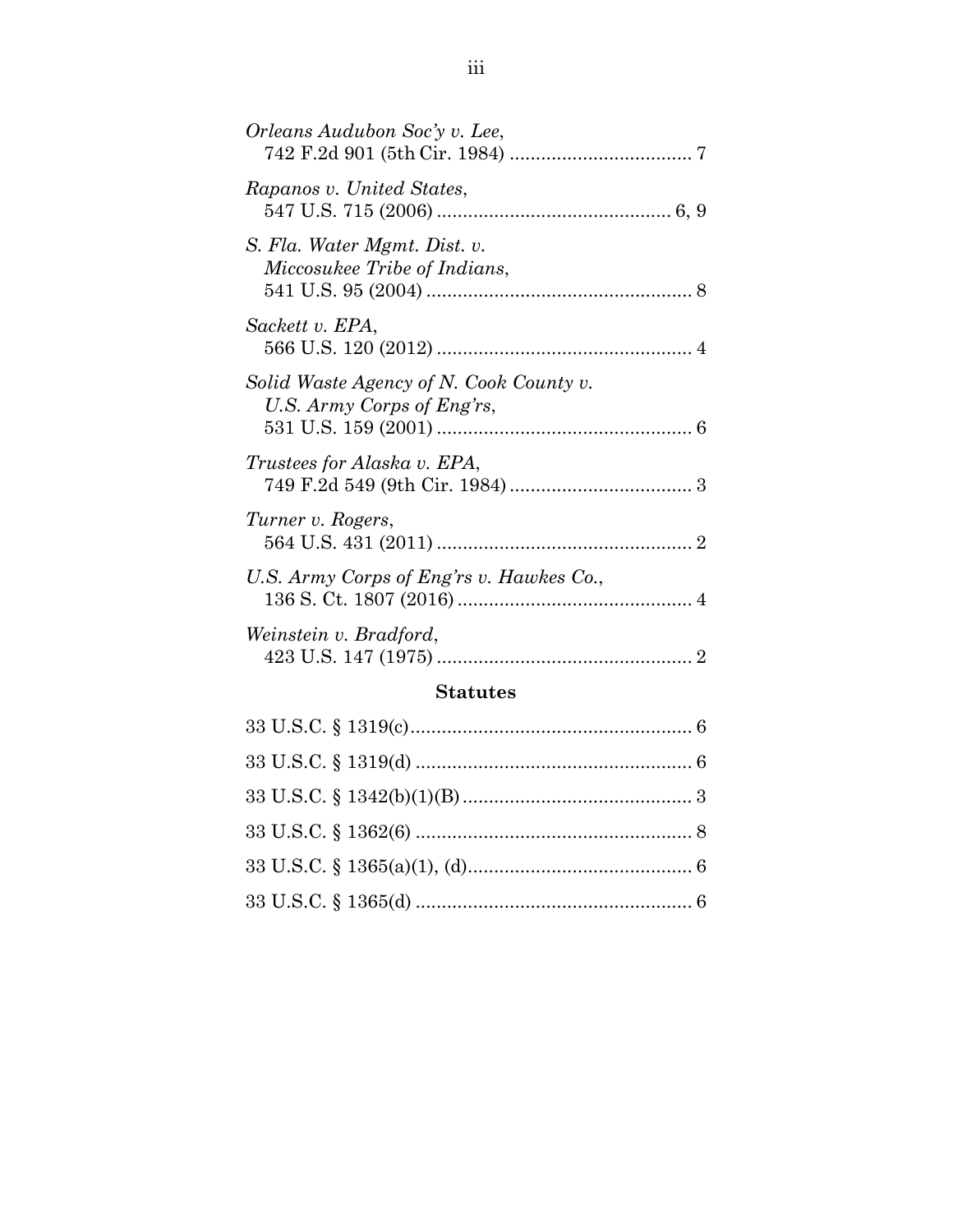## **Other Authorities**

| Decl. of Pet'rs on Review Guy Michaels, Thomas A.<br>Kitchar, and Donald R. Young, Or. Sup. Ct.<br>No. S063549 (docketed March 4, 2016) 4-5                |
|------------------------------------------------------------------------------------------------------------------------------------------------------------|
| Dep't of Envtl. Quality, Gen. Permit, Nat'l Pollutant<br>Discharge Elimination Sys., Waste Discharge<br>Permit, Permit 700PM (issued May 6, 2020),         |
| Dep't of Envtl. Quality, Metal Mining Activities,<br>700-PM Water Quality General Permit,                                                                  |
| Miller, Jeffrey G., Plain Meaning, Precedent, and<br>Metaphysics: Interpreting the "Addition" Element<br>of the Clean Water Act Offense, 44 Envtl. L. Rep. |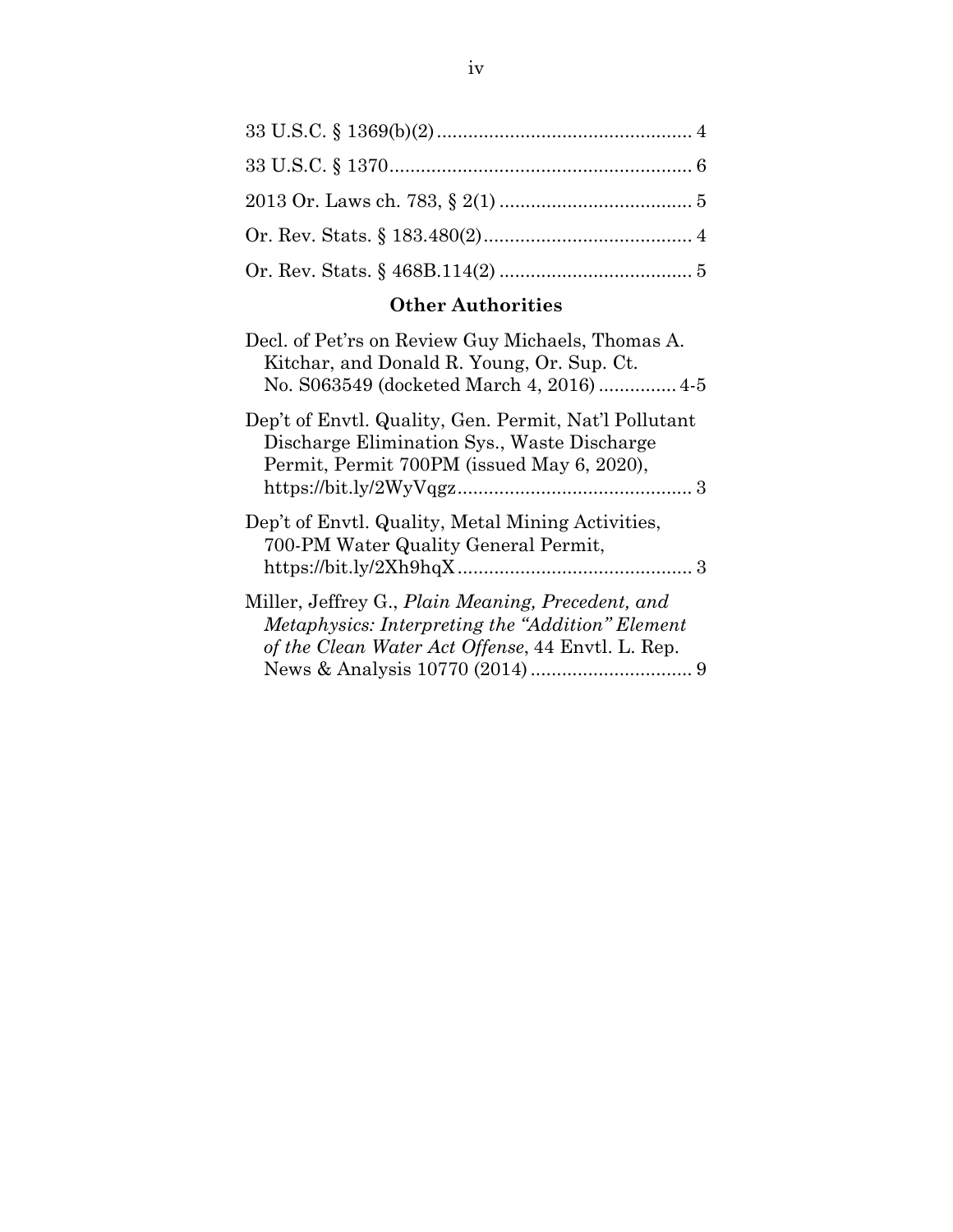#### **Introduction**

 Whether the Clean Water Act regulates the mere movement of pre-existing "pollutants" within a water subject to the Act's jurisdiction is an issue of national importance over which lower courts are in conflict, both with this Court and with one another. Oregon offers a few arguments for why the Court's review of the "mere movement" rule in this case is unwarranted. None has merit.

 First, the case is not moot because the question presented is capable of repetition yet would evade review were the normal rules of mootness to be applied. Clean Water Act permits do not last long enough to guarantee full review before their expiration, and Petitioners and their members have been and will continue to be subject to such permits. To decline review because of supposed mootness would therefore produce a striking injustice: Oregon would gain the benefits of a ruling resolving an important federal issue in its favor while Petitioners and others similarly situated would be denied the opportunity to seek review of that pressing federal issue in this Court.

 Second, the question presented matters a great deal to Petitioners. To be sure, the states can regulate suction dredge mining (and for that matter any activity in waters subject to the Clean Water Act) at least as strictly as the federal government. But a determination that suction dredge mining is not an activity that requires a Clean Water Act permit would, at the very least, substantially reduce the potential civil and criminal liability that a miner would face for alleged permit violations. It also would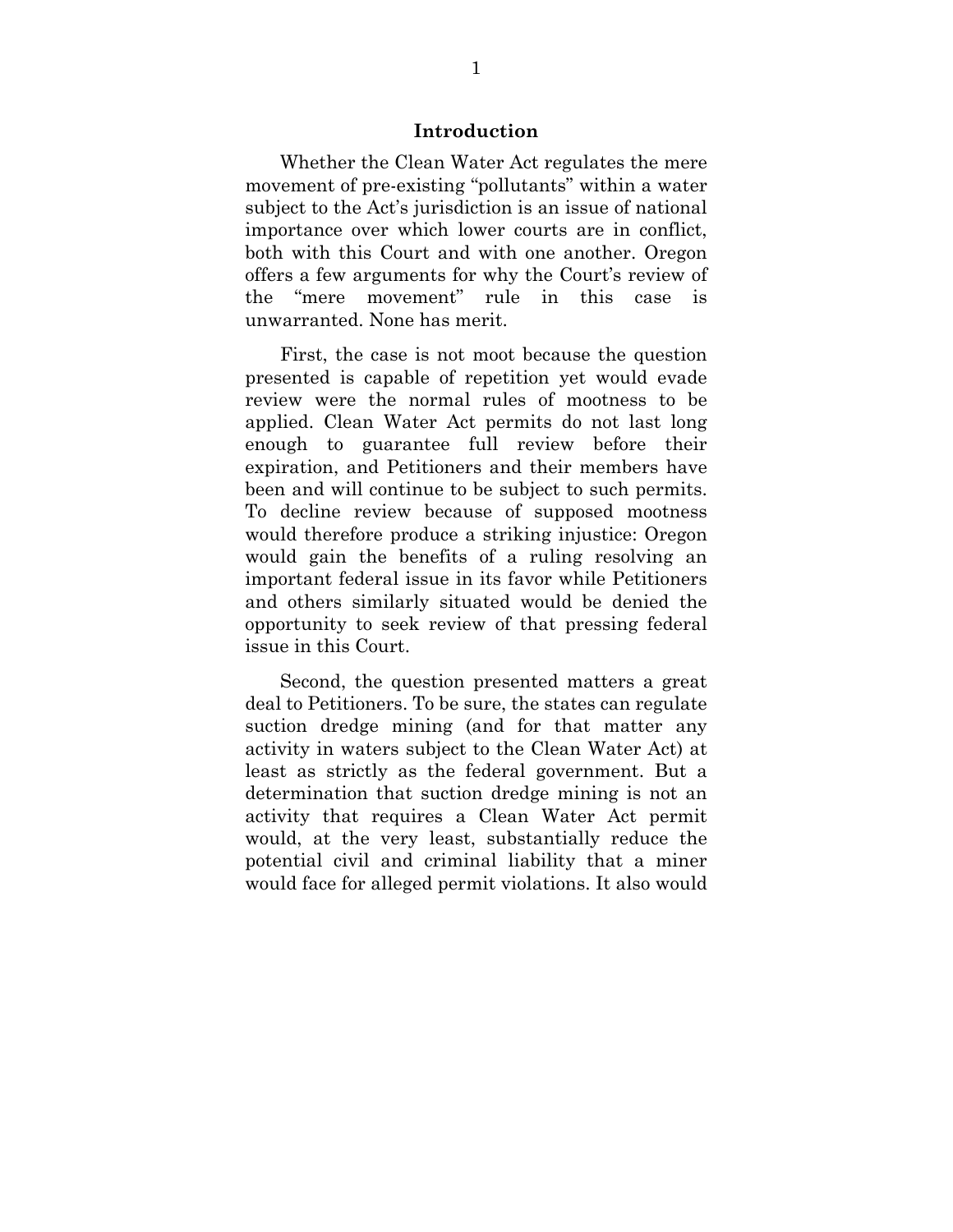facilitate miners' efforts at legislative change by denationalizing the regulation of suction dredge mining.

 Finally, whether the mere movement rule is a correct interpretation of the Clean Water Act is an issue of national importance. Oregon offers no argument for why that rule, adopted below, is not the same as that followed in *Borden Ranch Partnership v. United States Army Corps of Engineers*, 261 F.3d 810 (9th Cir. 2001), *aff'd*, 537 U.S. 99 (2002) (affirmance by an equally divided Court), which this Court has held to be worthy of its attention. And regardless of *Borden Ranch*, review is warranted to resolve the conflicts that the mere movement rule creates with decisions of this Court and certain courts of appeals.

#### **Argument**

#### **I. This Case Is Not Moot**

 Citing the expiration of its 2010 suction dredge mining permit, Oregon contends that review should be denied because this action may be moot. Resp. Br. 11- 12. A lawsuit is not moot, however, "if (1) the challenged action is in its duration too short to be fully litigated prior to its cessation or expiration, and (2) there is a reasonable expectation that the same complaining party will be subjected to the same action again." *Turner v. Rogers*, 564 U.S. 431, 439-40 (2011) (brackets and quotation marks omitted) (quoting *Weinstein v. Bradford*, 423 U.S. 147, 149 (1975)). Regardless of whether Oregon's doctrine of mootness is looser than this Court's, Petitioners' action remains a live controversy under the federal standard for "capable of repetition yet evading review."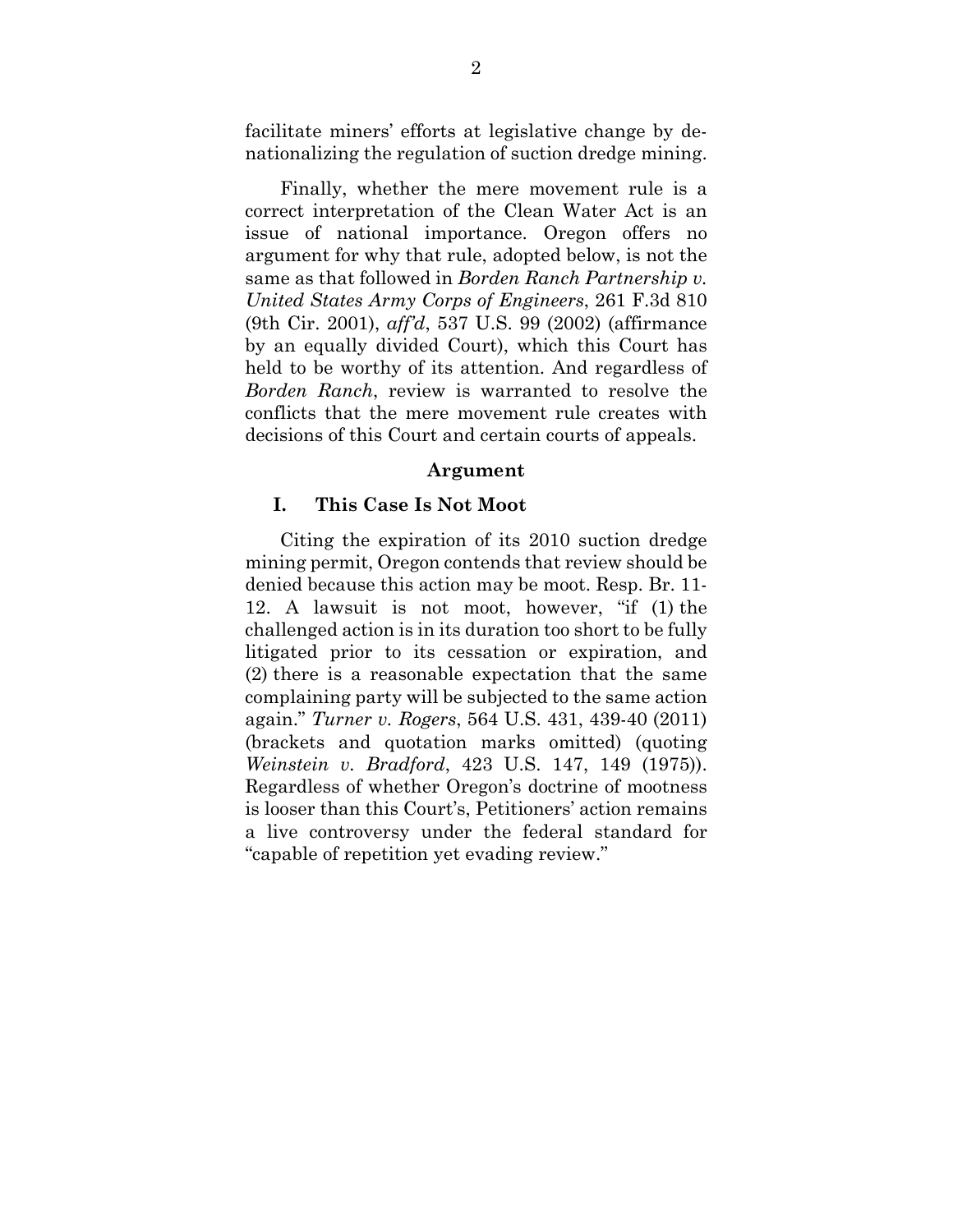First, as its permitting practice in this case illustrates, Oregon regularly issues National Pollutant Discharge Elimination System (NPDES) permits for suction dredge mining, and the conditions attached to these permits continue to be stringent. Pet. 9-12 & n.9.1

 Second, as the Oregon Supreme Court correctly concluded, because NPDES permits last no more than five years,<sup>2</sup> 33 U.S.C. § 1342(b)(1)(B), litigants lack adequate time to obtain full review of a permit prior to its expiration and replacement. *See* Pet. App. C-11 (citing, inter alia, *Trustees for Alaska v. EPA*, 749 F.2d 549, 555 (9th Cir. 1984); *Montgomery Environmental Coalition v. Costle*, 646 F.2d 568, 582-83 (D.C. Cir 1980)). This review-escaping dynamic is pronounced in Oregon, given the state's particularly timeconsuming process for contesting administrative actions like NPDES permits, Pet. App. C-12 ("Even a cursory review of cases involving that process reveals that it is (perhaps unfortunately) quite common for them to take five years or substantially longer to fully litigate."), a point borne out by this action, Pet. App. C-13 ("[T]he difficulty of obtaining timely judicial review . . . is nowhere better illustrated than this very

<sup>1</sup> The most recent permit, issued this month, maintains the prior limitation of a 30-horsepower suction motor and a 4-inch diameter hose, as well as the no-visible-turbidity standards. Dep't of Envtl. Quality, Gen. Permit, Nat'l Pollutant Discharge Elimination Sys., Waste Discharge Permit, Permit 700PM, at 1, 8 (issued May 6, 2020), https://bit.ly/2WyVqgz.

<sup>2</sup> The time can be substantially less than that. The current permit, issued this month, *supra* n.1, replaces a permit issued just two years ago. Dep't of Envtl. Quality, Metal Mining Activities, 700-PM Water Quality General Permit, https://bit.ly/2Xh9hqX.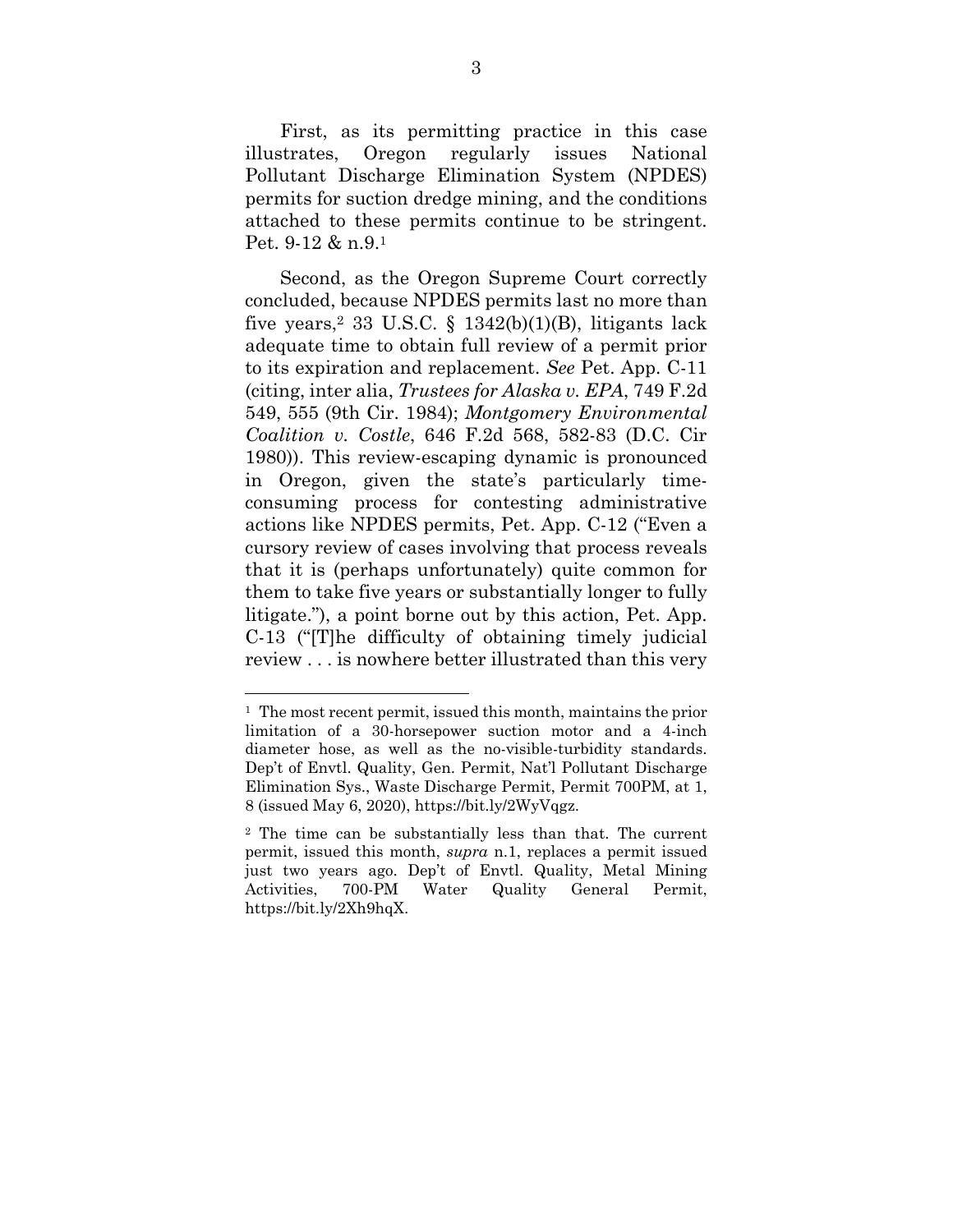case, which now has become moot not once, but twice, and even then after the parties requested—and were denied—expedited consideration.").

 Oregon suggests that more expeditious review could be obtained by a miner as a defendant in an action seeking fines or other penalties for violation of a permit's conditions. But this Court normally does "not require plaintiffs to 'bet the farm . . . by taking the violative action' before 'testing the validity of the law.'" *Free Enterp. Fund v. Public Co. Accounting Oversight Bd*., 561 U.S. 477, 490 (2010) (quoting *MedImmune, Inc. v. Genentech, Inc*., 549 U.S. 118, 129 (2007)). Indeed, review that can be had only by inviting enforcement from another party is generally inadequate. *U.S. Army Corps of Eng'rs v. Hawkes Co.*, 136 S. Ct. 1807, 1815 (2016); *Sackett v. EPA*, 566 U.S. 120, 127 (2012). Moreover, such indirect review may not even be statutorily authorized here. *See* 33 U.S.C. § 1369(b)(2) (generally prohibiting collateral review of, inter alia, EPA permitting decisions); Or. Rev. Stats. § 183.480(2) ("Judicial review of final orders of agencies shall be solely as provided by [the direct review provisions of the Oregon Administrative Procedure Act].").

 Third, because they want to continue suction dredge mining in areas covered by NPDES permits, Petitioners and their members are and will be subject to subsequent versions of the permit challenged here. *See* Decl. of Pet'rs on Review Guy Michaels, Thomas A. Kitchar, and Donald R. Young ¶ 4, Or. Sup. Ct. No. S063549 (docketed March 4, 2016) (declaring that the aforementioned Petitioners "have one or more mining claims that are outside the SB 838 moratorium areas, and would like to engage in suction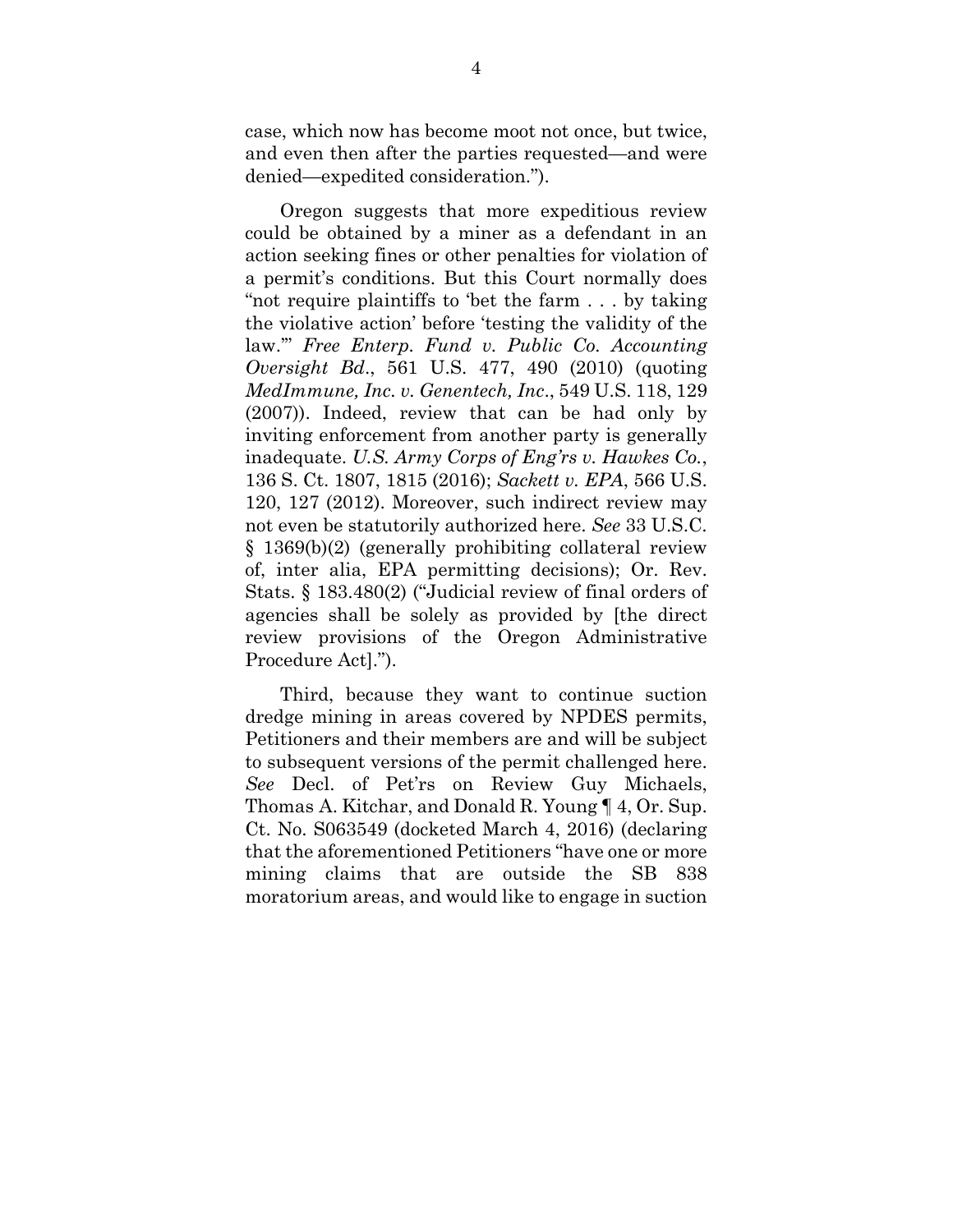dredging on those claims without the restrictions unlawfully imposed by [the Oregon Department of Environmental Quality's] misuse of Section 402 of the federal Clean Water Act").3

 Finally, even if this action were otherwise moot under federal law, the Oregon Supreme Court's ruling on the merits of the federal statutory issue, a ruling that binds Petitioners as a matter of res judicata as well as all Oregon citizens as a matter of precedent, creates a case or controversy sustaining this Court's jurisdiction. *See ASARCO, Inc. v. Kadish*, 490 U.S. 605, 617-18 (1989) (a state court action that normally would not be justiciable in this Court is properly heard when "petitioners allege a specific injury stemming from the state-court decree, a decree which rests on principles of federal law").

### **II. This Case Will Have a Significant Impact on Petitioners**

 The state argues against review because this Court's resolution of the question presented would allegedly mean little to Petitioners, given Oregon's independent authority to regulate suction dredge

<sup>3</sup> In 2017, the Oregon Legislature repealed the SB 838 permitting moratorium and enacted a permanent prohibition on motorized suction dredge mining applicable to "essential indigenous anadromous salmonid habitat." Or. Rev. Stats. § 468B.114(2). The scope of the permanent prohibition is in fact narrower than that of the moratorium, which applied to bull trout as well as salmon habitat, 2013 Or. Laws ch. 783, § 2(1). *See Bohmker v. Oregon*, 903 F.3d 1029, 1032-33 & n.2 (9th Cir. 2018). Hence, Oregon's assertion that "more recent state laws restricting suction dredge mining in certain streams" may preclude Petitioners' ability to pursue their mining claims, Resp. Br. 12, is not well founded.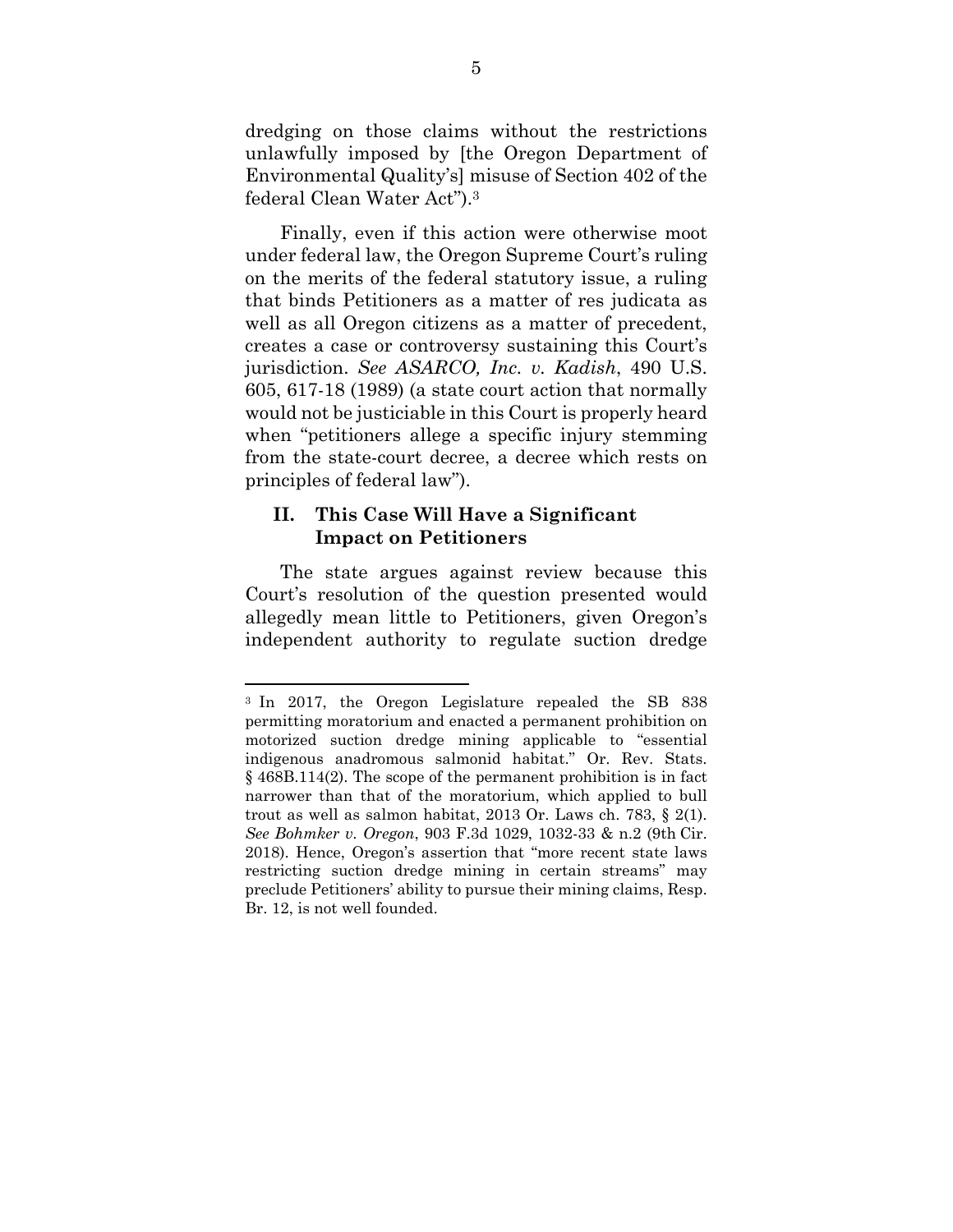mining. Resp. Br. 13-15. The state's argument proves too much. The Clean Water Act is not fieldpreemptive. *Int'l Paper Co. v. Ouellette*, 479 U.S. 481, 497-98 (1987). Thus, every Clean Water Act case that this Court has taken necessarily presented the possibility of state regulation of the activity at issue. *See* 33 U.S.C. § 1370 (prohibiting only state regulation that is less stringent than federal standards). In fact, the desire to reaffirm the states' traditional authority over land and water has driven the Court's decisionmaking in several Clean Water Act cases. *County of Maui v. Hawaii Wildlife Fund*, 140 S. Ct. 1462, 1471 (2020); *Rapanos v. United States*, 547 U.S. 715, 737- 39 (2006) (plurality op.); *Solid Waste Agency of N. Cook County v. U.S. Army Corps of Eng'rs*, 531 U.S. 159, 174 (2001). Thus, far from undercutting the need for review, the fact that Oregon can regulate suction dredge mining provides further reason for this Court to take the case.

 In any event, Oregon's independent authority to regulate suction dredge mining does not make this case a trifle. Eliminating federal regulation would mean eliminating the threat of separate federal civil and criminal liability, 33 U.S.C. § 1319(c)-(d), as well as exposure to federal citizen suits along with their attorney fee liability, *id*. § 1365(a)(1), (d). These changes to the regulatory status quo would provide substantial relief to Petitioners and other suction dredge miners. *See* Br. Amicus Curiae of Am. Mining Rights Ass'n, *et al*., at 10 ("The continued viability of small-scale mining, represented largely by suction dredge mining, turns on whether the 'mere movement' rule adopted by the Oregon Supreme Court and other courts will stand.").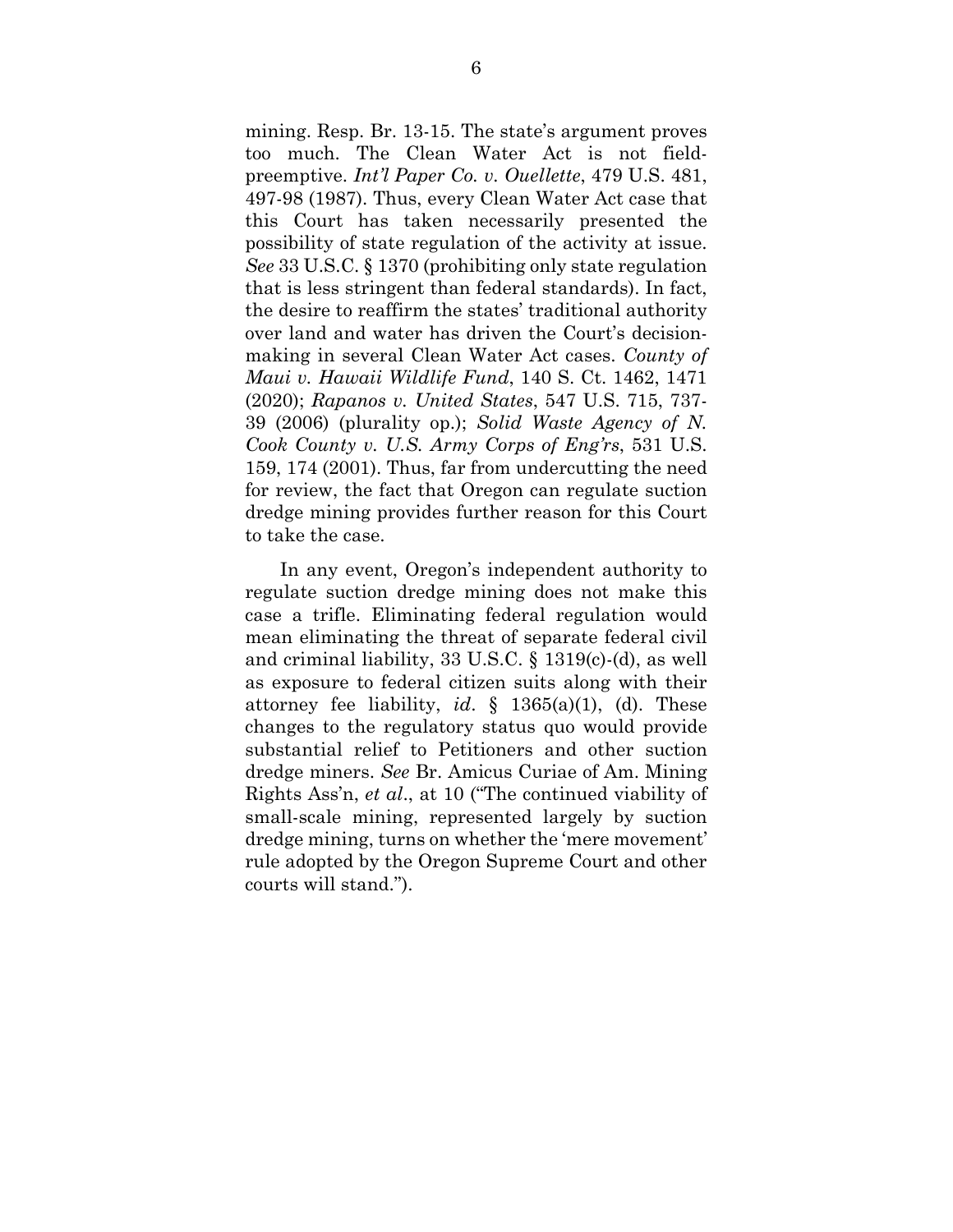### **III. The Rule Adopted Below Presents an Issue of National Importance and Conflicts With Decisions of This Court and Other Lower Courts**

 Oregon contends that its supreme court correctly decided that suction dredge mining results in the "addition of a pollutant" to the waters in which it is conducted. The state therefore impliedly argues that the question presented is not important enough to warrant this Court's review. Resp. Br. 15-16. Yet Oregon does not cite, much less discuss, *Borden Ranch*. One of the questions raised there—whether redeposit of materials within a regulated water triggers the Clean Water Act's permitting requirement—is precisely the issue raised here. *Cf.* Pet. 20-23. Accordingly, this case presents an excellent opportunity for the Court to resolve what it could not in *Borden Ranch*.

 Oregon also tries to explain away the conflicts that the "mere movement" rule creates with decisions of this Court and certain lower courts. Resp. Br. 19- 22. The state considers these decisions to be distinguishable because they concerned the movement of just water or other non-pollutants, whereas suction dredge mining results in the movement of defined pollutants in addition to water. But if these cases had really been only about the movement of pollutant-free water, there would have been nothing to contest. *Cf. Orleans Audubon Soc'y v. Lee*, 742 F.2d 901, 910 (5th Cir. 1984) ("Clear water is not within the definition of a pollutant under the [Clean Water Act]."). Rather, it is precisely because the cases dealt (as here) with the movement of defined pollutants that they were litigated. *See L.A. County*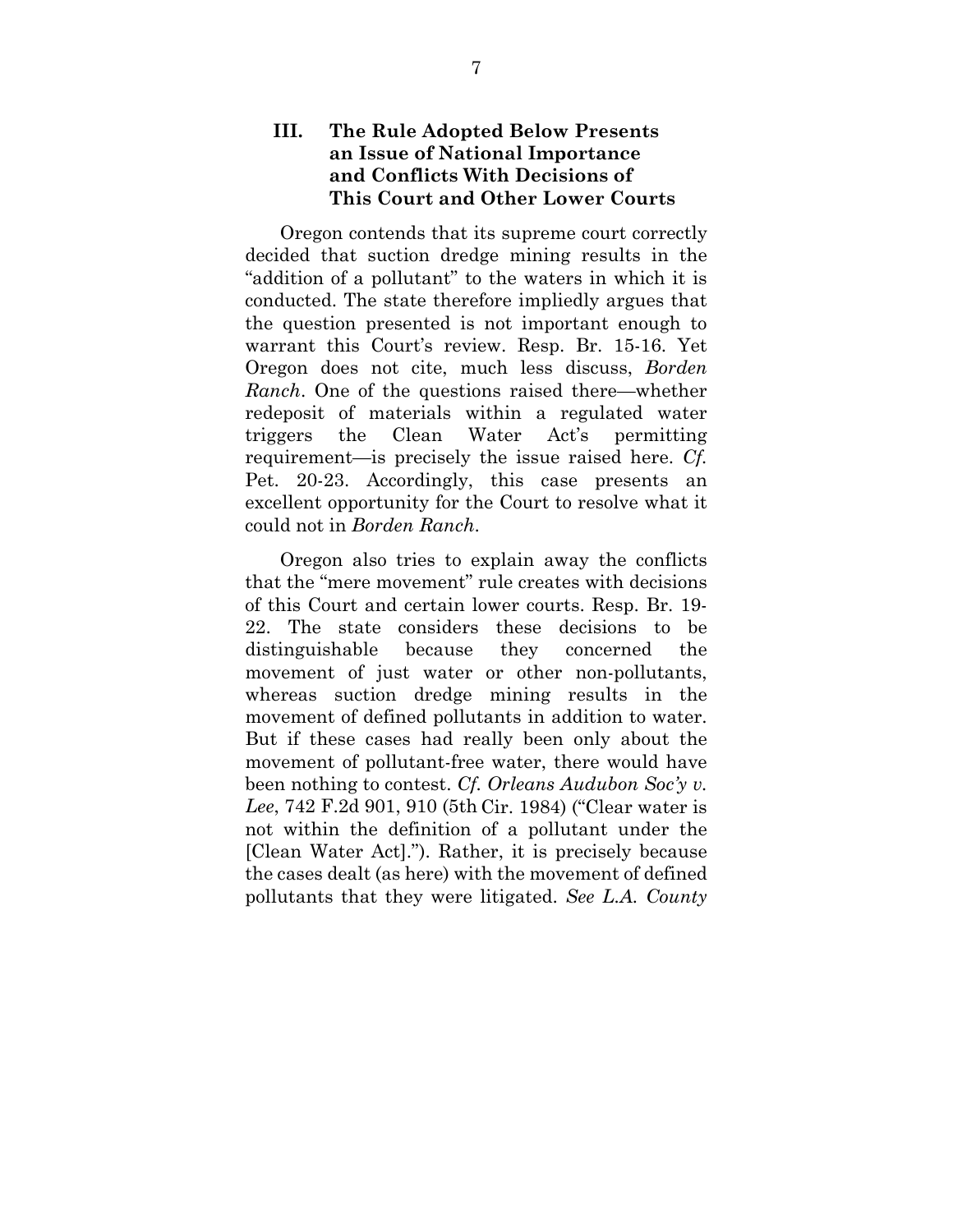*Flood Control Dist. v. Natural Resources Defense Council*, 568 U.S. 78, 80-81 (2013) (stormwater polluted with "aluminum, copper, cyanide, fecal coliform bacteria, and zinc"); *S. Fla. Water Mgmt. Dist. v. Miccosukee Tribe of Indians*, 541 U.S. 95, 101 (2004) (canal water "contain[ing] elevated levels of phosphorous"); *Nat'l Wildlife Fed'n v. Consumers Power Co.*, 862 F.2d 580, 585 (6th Cir. 1988) (hydroelectric dam discharge "chang[ing] the form of the pollutant from live fish to a mixture of live and dead fish"); *Nat'l Wildlife Fed'n v. Gorsuch*, 693 F.2d 156, 163-64 (D.C. Cir. 1982) (dam discharges containing, among other things, "minerals and nutrients" and "sediment"); *id.* at 174 n.56 ("EPA admits that 'sediment' is a pollutant . . . .").

 The state's alternative basis for distinguishing this case law—suction dredge mining somehow changes the pre-existing streambed material—is simply incorrect. To be sure, suction dredge mining does result in a temporary increase in a stream's turbidity. But turbidity is not itself a defined "pollutant" and thus its "addition" is not regulated by the Clean Water Act. Pet. 11 n.7. And although the streambed material that suction dredge mining momentarily resuspends is a defined "pollutant" (as "rock" or "sand," 33 U.S.C.  $\S$  1362(6)), the passing of such material through a sluice box in no way chemically transforms it into something that was not there before.4 Pet. 8.

<sup>4</sup> Oregon does not appear to contest that a regulated water's streambed is, for purposes of the Clean Water Act, a part of that water. *Cf*. Pet. 16-17.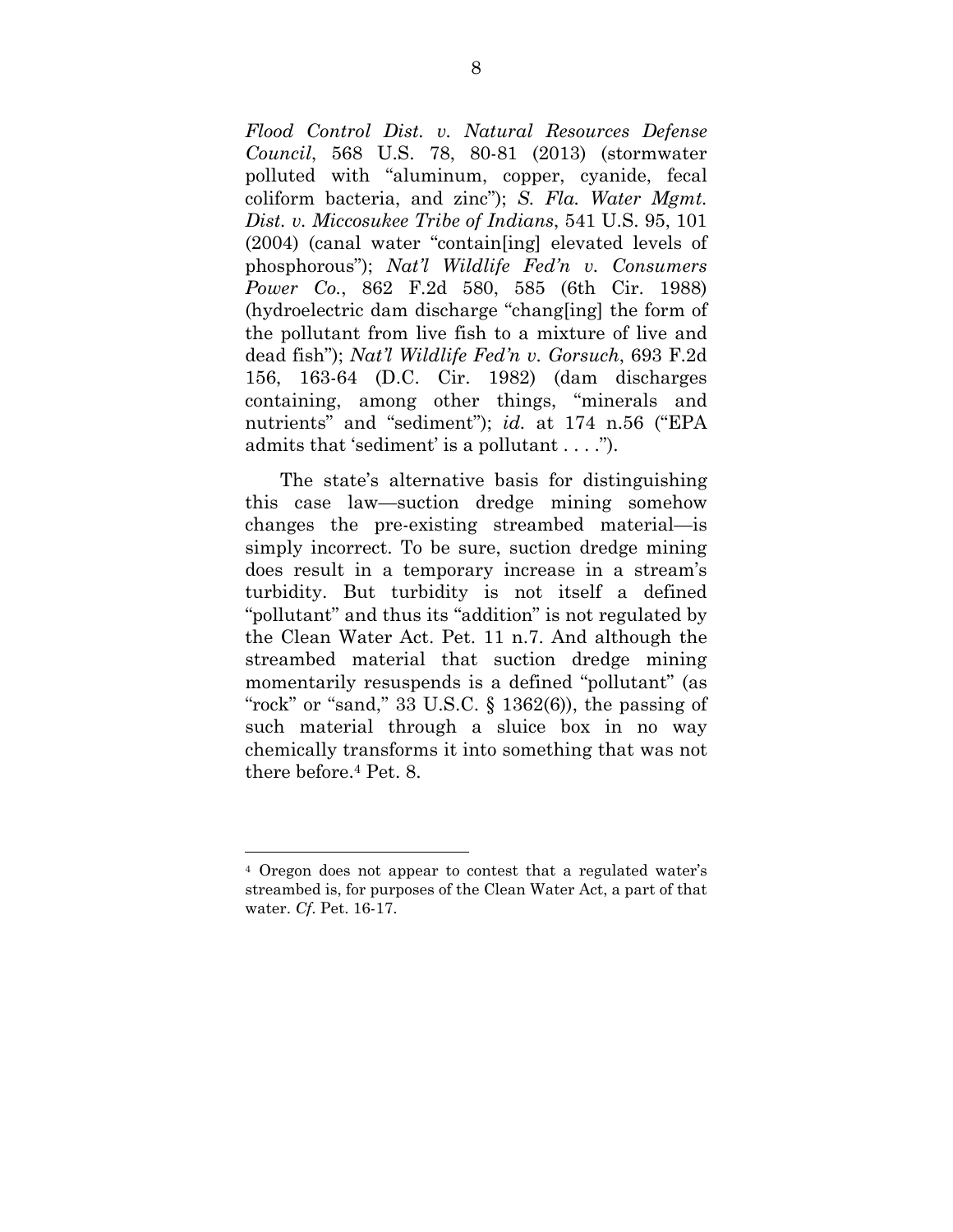Finally, the state contends that review is not merited because EPA has consistently held that suction dredge mining requires a Clean Water Act permit. Resp. Br. 16-18. But agency practice, even an "entrenched" one, cannot supersede the statute. *Rapanos*, 547 U.S. at 752 (plurality op.). *Cf*. Pet. 16 n.11. In any event, the state's framing of the issue is unjustifiably narrow. The question is not whether EPA has never flip-flopped about suction dredge mining, but rather whether the agency has consistently interpreted the Clean Water Act's "addition" requirement. It has not. *Compare* Resp. Br. 17-18 *with Gorsuch*, 693 F.2d at 175 (deferring to EPA's interpretation "that addition from a point source occurs only if the point source itself physically introduces a pollutant into water from the outside world"). *See generally* Jeffrey G. Miller, *Plain Meaning, Precedent, and Metaphysics: Interpreting the "Addition" Element of the Clean Water Act Offense*, 44 Envtl. L. Rep. News & Analysis 10770, 10773 (2014) ("The general definitional section of EPA's . . . regulations, 40 C.F.R. § 122.2, does not define 'addition' [and] EPA's few attempts to clarify the meaning of 'addition' have only muddied the waters."). *Cf*. *County of Maui*, 140 S. Ct. at 1473 (declining to defer to EPA's interpretation of a different Clean Water Act provision because "EPA itself has changed its mind about the meaning of [that] provision").